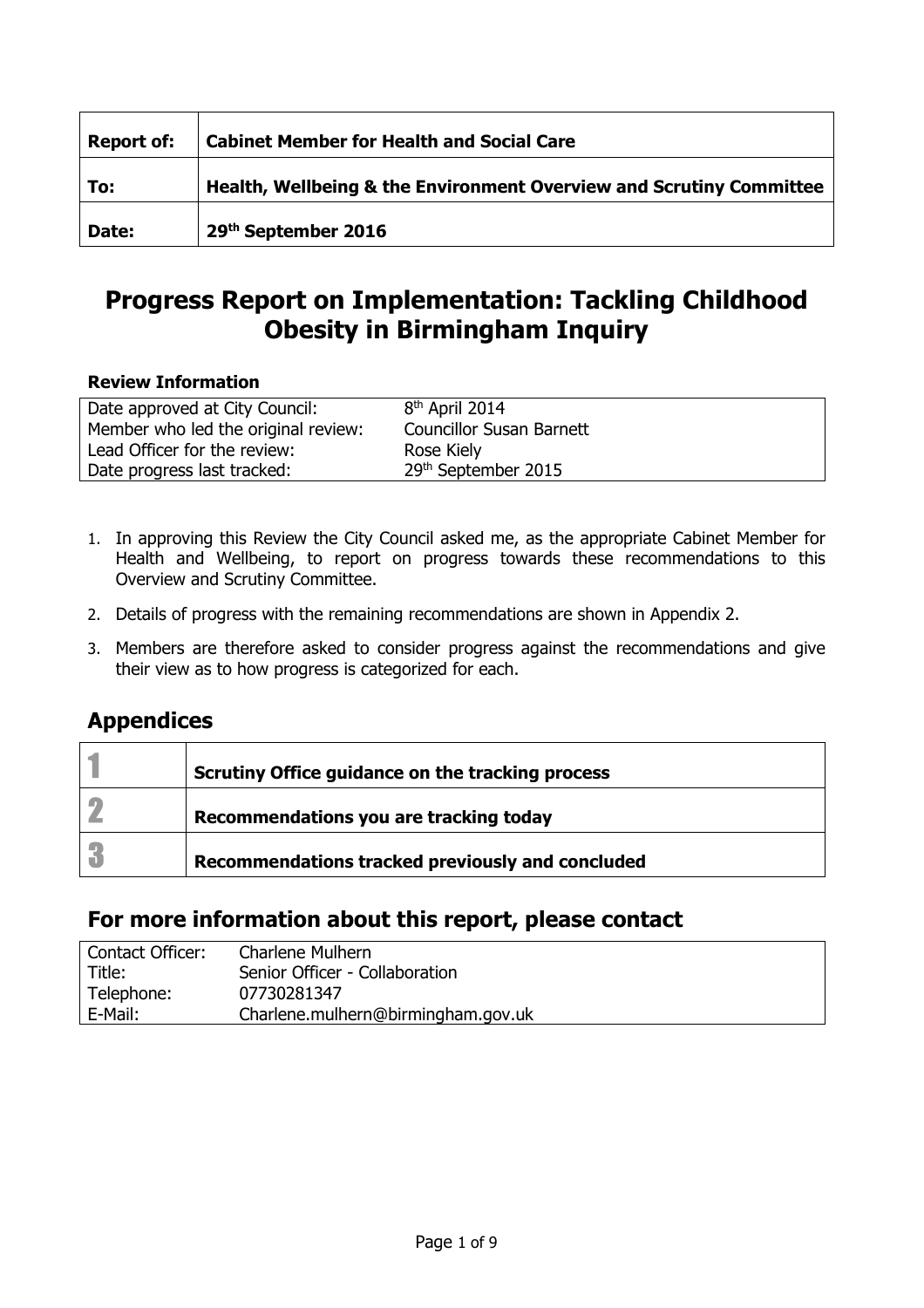## **Appendix : The Tracking Process**

In making its assessment, the Committee may wish to consider:

- What progress/ key actions have been made against each recommendation?
- Are these actions pertinent to the measures required in the recommendation?
- Have the actions been undertaken within the time scale allocated?
- Are there any matters in the recommendation where progress is outstanding?
- Is the Committee satisfied that sufficient progress has been made and that the recommendation has been achieved?

| <b>Category</b>                                   | <b>Criteria</b>                                                                                                                                                                                                                                                     |
|---------------------------------------------------|---------------------------------------------------------------------------------------------------------------------------------------------------------------------------------------------------------------------------------------------------------------------|
| 1: Achieved (Fully)                               | The evidence provided shows that the recommendation has been fully<br>implemented within the timescale specified.                                                                                                                                                   |
| 2: Achieved (Late)                                | The evidence provided shows that the recommendation has been fully<br>implemented but not within the timescale specified.                                                                                                                                           |
| <b>3: Not Achieved</b><br>(Progress Made)         | The evidence provided shows that the recommendation has not been<br>fully achieved, but there has been significant progress made towards<br>full achievement.<br>An anticipated date by which the recommendation is expected to<br>become achieved must be advised. |
| 4: Not Achieved<br>(Obstacle)                     | The evidence provided shows that the recommendation has not been<br>fully achieved, but all possible action has been taken. Outstanding<br>actions are prevented by obstacles beyond the control of the Council<br>(such as passage of enabling legislation).       |
| <b>5: Not Achieved</b><br>(Insufficient Progress) | The evidence provided shows that the recommendation has not been<br>fully achieved and there has been insufficient progress made towards<br>full achievement.<br>An anticipated date by which the recommendation is expected to<br>become achieved must be advised. |
| 6: In Progress                                    | It is not appropriate to monitor achievement of the recommendation at<br>this time because the timescale specified has not yet expired.                                                                                                                             |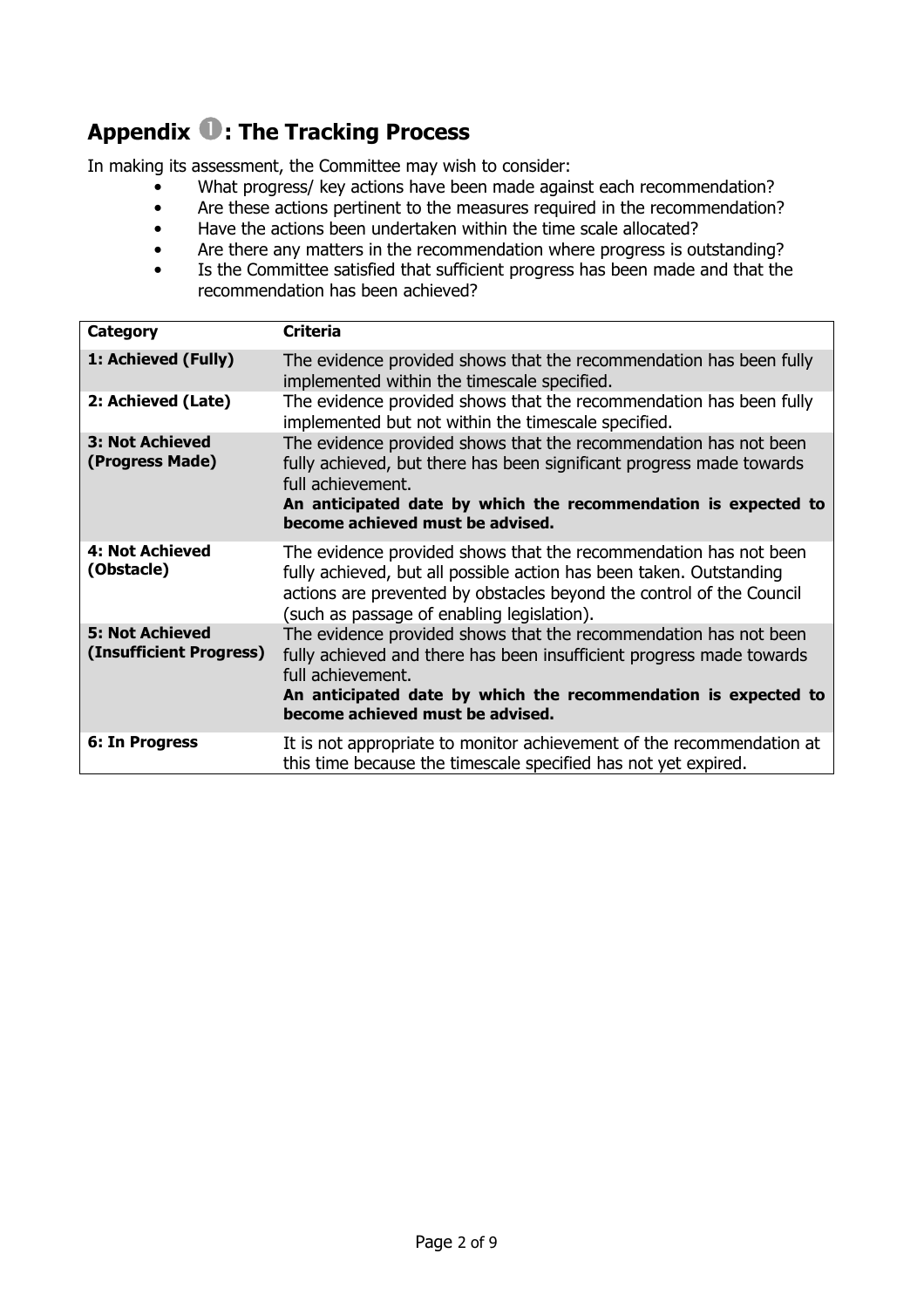### **The Tracking Process**

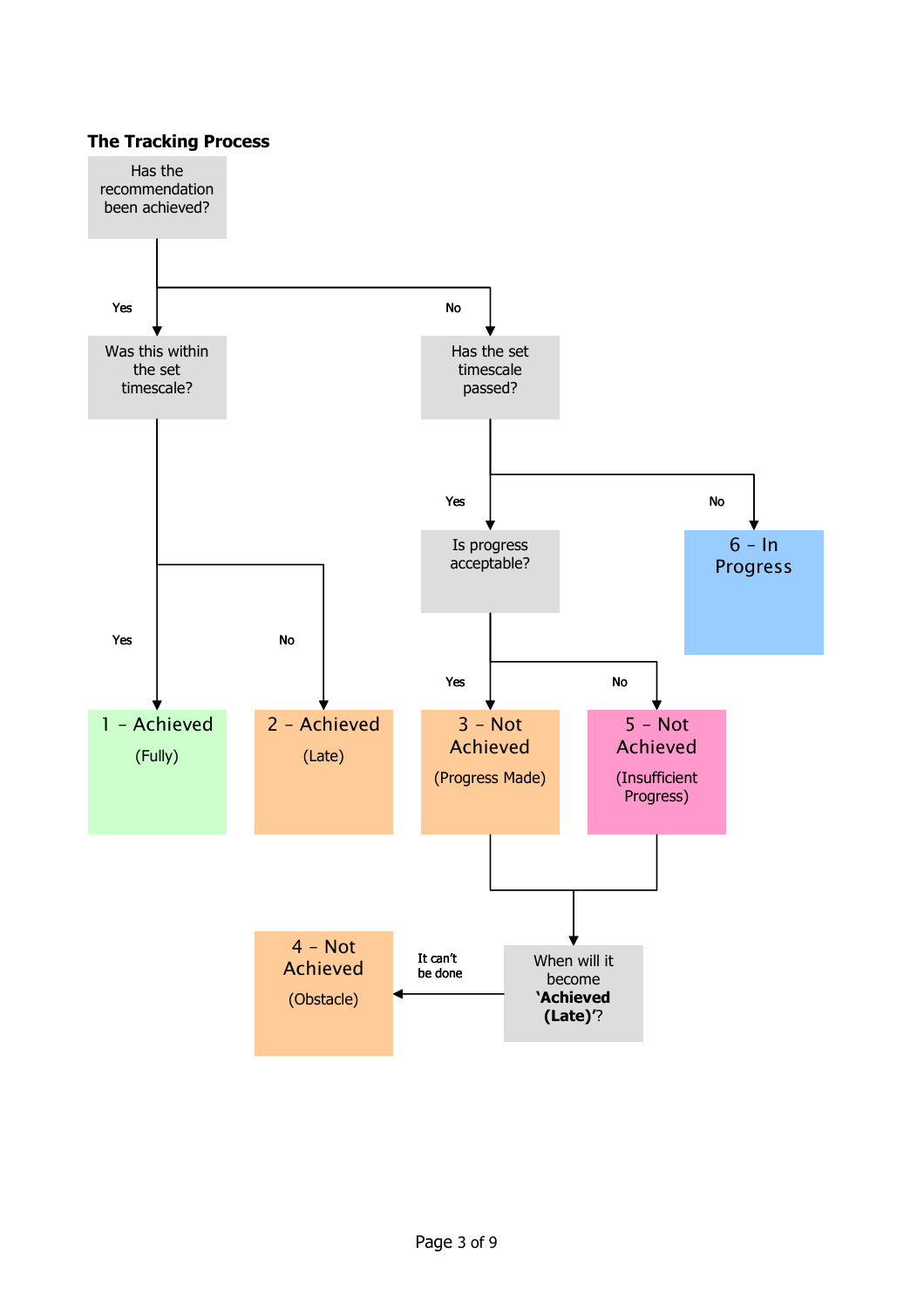# **Appendix 2: Progress with Recommendations**

|            |                                                                                                                                                                                                                                                                                                                                                                                                                                                                                                                                                                                                                                                                                                                                                                                                                                                                                                                                                                                                                                                                                                                                                                             |                                                                                        | <b>For Completion</b>                         | <b>Assessment</b>                            |  |
|------------|-----------------------------------------------------------------------------------------------------------------------------------------------------------------------------------------------------------------------------------------------------------------------------------------------------------------------------------------------------------------------------------------------------------------------------------------------------------------------------------------------------------------------------------------------------------------------------------------------------------------------------------------------------------------------------------------------------------------------------------------------------------------------------------------------------------------------------------------------------------------------------------------------------------------------------------------------------------------------------------------------------------------------------------------------------------------------------------------------------------------------------------------------------------------------------|----------------------------------------------------------------------------------------|-----------------------------------------------|----------------------------------------------|--|
| <b>R02</b> | That the Chair of the Education and<br>Vulnerable Children Overview and Scrutiny<br>Committee meet with the Chair of the<br>Birmingham Educational Partnership to<br>explore how the recommendations of the<br>Health and Social Care Overview & Scrutiny<br>Committee can be supported by the School<br>Food Plan 2013 and also to develop more<br>systematic engagement with all schools<br>including free schools and academies on<br>school food standards, healthy lifestyle<br>options such as increasing walking and<br>other healthy eating initiatives<br>commissioned by Public Health.                                                                                                                                                                                                                                                                                                                                                                                                                                                                                                                                                                           | Chair of Education<br>and Vulnerable<br>Children Overview<br>and Scrutiny<br>Committee | June 2016                                     | 3 (Not achieved,<br>progress made)           |  |
|            | Evidence of Progress (and Anticipated Completion Date if 'Not Achieved')                                                                                                                                                                                                                                                                                                                                                                                                                                                                                                                                                                                                                                                                                                                                                                                                                                                                                                                                                                                                                                                                                                    |                                                                                        |                                               |                                              |  |
| place.     | As previously presented the Director of Public Health (DPH) and Childhood Obesity Strategic Lead met with BCC CEO<br>on $16th$ June '15 to discuss childhood obesity and how we create conditions to improve the health and wellbeing of<br>children. Actions agreed at this meeting included;<br>- Interim Executive Director for Education agreed to include health and wellbeing in the BEP service specification<br>under the relation to District based service<br>-BEP CEO agreed to disseminate 6 key health themed messages to schools during the academic year<br>-The BEP agreed a further conversation following transition would be useful to look at options for expanding the offer<br>2015/16 update: Follow up meetings with BEP CEO and BEP Health lead have taken place. Some changes in how BEP<br>operate mean that the health themed messages had not been possible and also following the unsuccessful Headstart<br>bid meant that work that was planned hasn't occurred. Discussion around childhood obesity levels and WHO report<br>on Ending Childhood Obesity and role of schools and links to proposed Third Sector Health framework have taken |                                                                                        |                                               |                                              |  |
|            | In addition, exemplars of good practice in Birmingham have been highlighted through the Public Health National<br>Childhood Measurement Programme head teacher interviews project. Nine primary schools across Birmingham have<br>been interviewed based on slight improvements in their obesity data. The aim of this project is to share best practice<br>across the city by featuring their case studies in the NCMP letters to encourage others schools to take action.                                                                                                                                                                                                                                                                                                                                                                                                                                                                                                                                                                                                                                                                                                 |                                                                                        |                                               |                                              |  |
|            |                                                                                                                                                                                                                                                                                                                                                                                                                                                                                                                                                                                                                                                                                                                                                                                                                                                                                                                                                                                                                                                                                                                                                                             |                                                                                        |                                               |                                              |  |
| No.        | <b>Recommendation</b>                                                                                                                                                                                                                                                                                                                                                                                                                                                                                                                                                                                                                                                                                                                                                                                                                                                                                                                                                                                                                                                                                                                                                       | <b>Responsibility</b>                                                                  | <b>Original Date</b><br><b>For Completion</b> | <b>Cabinet Member's</b><br><b>Assessment</b> |  |
| <b>R04</b> | That the approach described by Birmingham<br>Children's Hospital (BCH) as a stakeholder<br>in the wider health and wellbeing of<br>children and in starting to build a wider<br>commitment by provider trusts to contribute<br>to the public health agenda including the<br>possibility of establishing a health<br>promoting network for hospitals in<br>Birmingham be supported and that BCH be<br>requested to update the Health and Social<br>Care Overview and Scrutiny Committee on<br>progress.                                                                                                                                                                                                                                                                                                                                                                                                                                                                                                                                                                                                                                                                      | Birmingham<br>Children's Hospital<br>Consultant in Public<br><b>Health Medicine</b>    | June 2016                                     | 1 (Achieved)                                 |  |

**No. Recommendation Responsibility Original Date Cabinet Member's**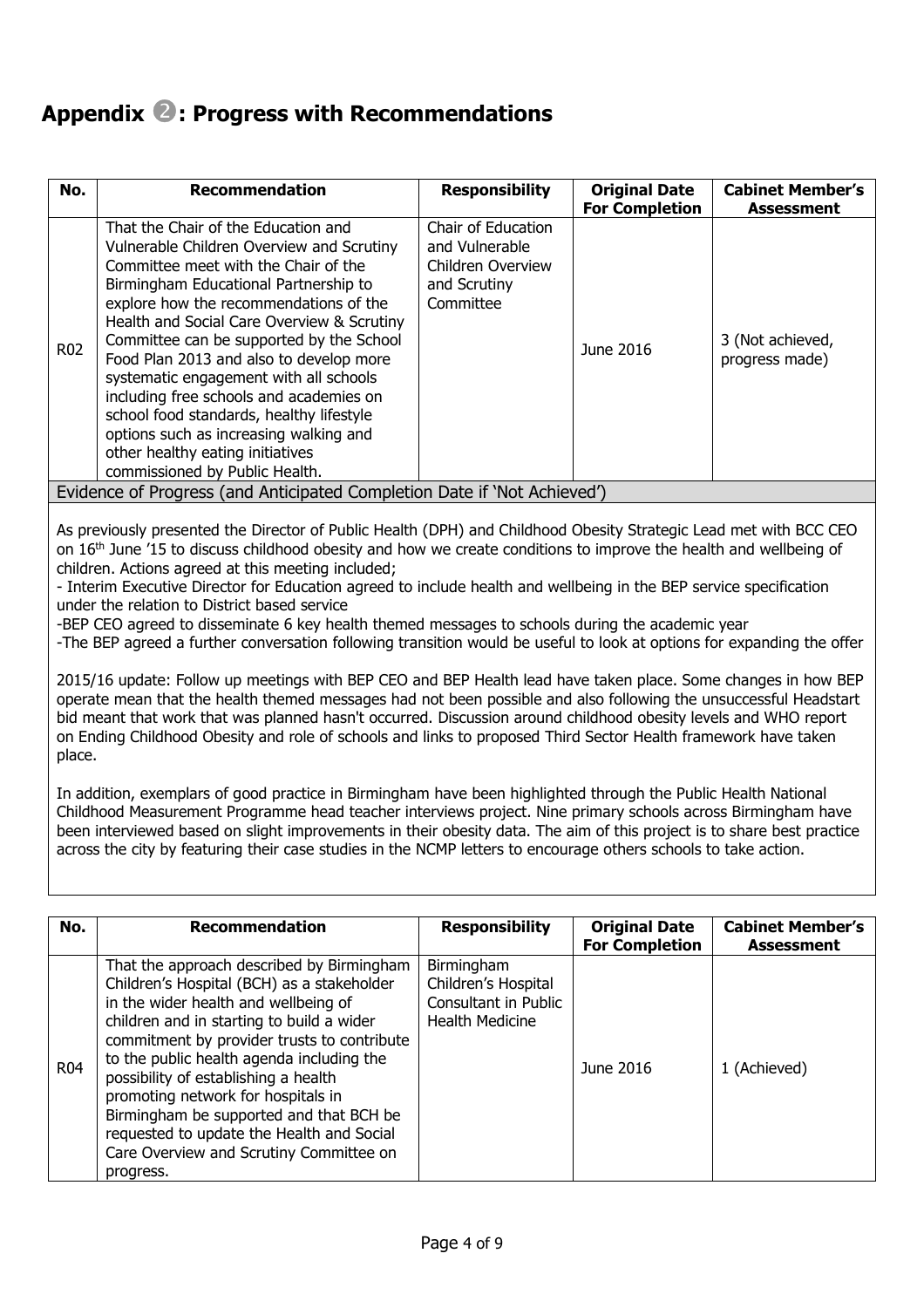#### Evidence of Progress (and Anticipated Completion Date if 'Not Achieved')

- The development of the Sustainability and Transformation Plan process, with a core focus on collaborating to improve health and wellbeing has now superseded the need to develop a separate provider network
- The inclusion of health and wellbeing measures within the national NHS CQUIN contract means that all NHS trusts now have a responsibility about improving their food offer to patients and staff, as well as implementing a range of additional health and wellbeing initiatives.
- The partnership working between BWH and BCH has now progressed to formal consideration of the business case by NHS Improvement

| No.                                                                      | <b>Recommendation</b>                                                                                                                                                                                                                                                   | <b>Responsibility</b>                                                                                                               | <b>Original Date</b><br><b>For Completion</b> | <b>Cabinet Member's</b><br><b>Assessment</b> |  |
|--------------------------------------------------------------------------|-------------------------------------------------------------------------------------------------------------------------------------------------------------------------------------------------------------------------------------------------------------------------|-------------------------------------------------------------------------------------------------------------------------------------|-----------------------------------------------|----------------------------------------------|--|
| <b>R05</b>                                                               | That through the Childhood Obesity Care<br>Pathway, a children's service offer is<br>developed which includes diet and<br>behaviour, as well as physical activity, and<br>that all services have the flexibility to offer<br>family based interventions if appropriate. | Birmingham South<br>Central,<br>Birmingham Cross<br>City and Sandwell<br>and West<br>Birmingham Clinical<br>Commissioning<br>Groups | June 2016                                     | 1 (Achieved)                                 |  |
| Evidence of Progress (and Anticipated Completion Date if 'Not Achieved') |                                                                                                                                                                                                                                                                         |                                                                                                                                     |                                               |                                              |  |

A referral pathway for Children's Weight Management has been in place since Dec 2013 and was promoted to clinicians at the CPD workshops as well as though individual local commissioning networks from 2014 onwards. Children's Weight Management Referral forms have been integrated onto all GP clinical systems to support increased uptake of referrals. Public Health is currently reviewing how they will respond to individuals or schools going forward.

Work is ongoing to achieve a more comprehensive pathway which includes access to family physical activity through a Be Active Children's/family Offer. The inception of the Wellbeing Service has seen the team undertaking a significant programme of culture change, workforce development (and basic qualifications such as children's first aid) to change the focus and provide a wide ranging offer both indoors and outdoors for children and families (there is literally hundreds of activities every week). Update from the Wellbeing Service includes:

- Mailout raising awareness about the service and how to make a referral to all GPs completed in July 2016
- There is CCG representation on the Wellbeing Governance Board
- Attended Primary care service information and signposting event (practice nurses, GPs, HCAs, surgery admin staff) to disseminate information and pathways into the service as well as what's on offer locally
- Linking in with CCGs re approaches to communicating service level information to surgeries
- Have met with and shared relevant service information with GP organisations i.e. Our Health Partnership and Modality
- Have Twitter accounts, facebook page etc
- Undertaken a digital mapping exercise that will now enable us to do direct marketing and communications to specific target groups for relevant service information

| No.             | <b>Recommendation</b>                                                                                                                                                                                                                                                                                                                                                       | <b>Responsibility</b>                                                                      | <b>Original Date</b><br><b>For Completion</b> | <b>Cabinet Member's</b><br><b>Assessment</b> |
|-----------------|-----------------------------------------------------------------------------------------------------------------------------------------------------------------------------------------------------------------------------------------------------------------------------------------------------------------------------------------------------------------------------|--------------------------------------------------------------------------------------------|-----------------------------------------------|----------------------------------------------|
| R <sub>06</sub> | That the Health and Wellbeing Board<br>through the Third Sector Assembly and the<br>three Birmingham Clinical Commissioning<br>Groups examine the best way to develop<br>stronger strategic links between GPs and<br>the Third Sector which may have the<br>potential to facilitate further and better<br>engagement with, and delivery of the<br>childhood obesity agenda. | Cabinet Member for<br>Health and<br>Wellbeing as Chair<br>of Health and<br>Wellbeing Board | June 2016                                     | 1 (Achieved)                                 |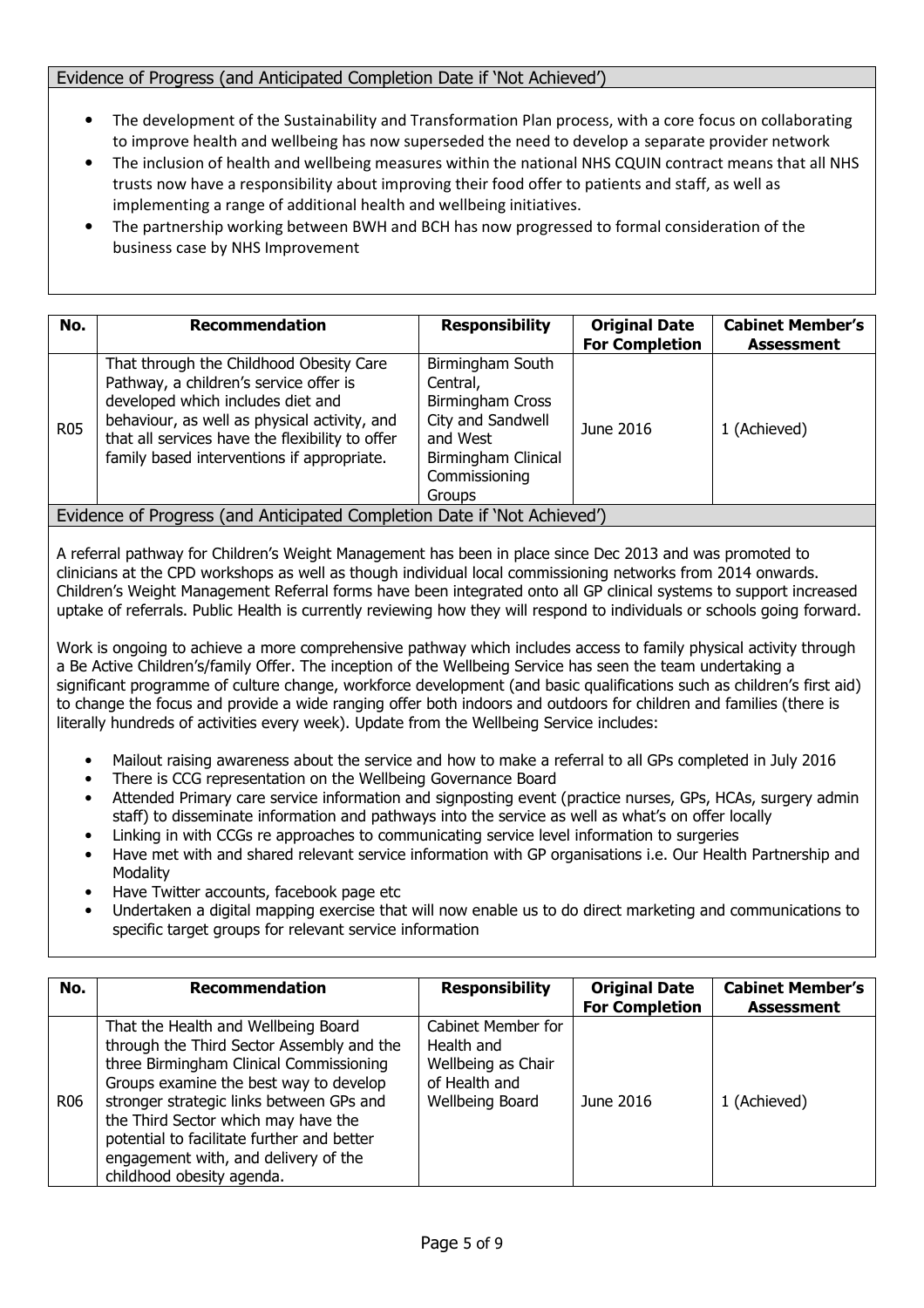#### Evidence of Progress (and Anticipated Completion Date if 'Not Achieved')

To date Birmingham Childhood Obesity Strategic Steering Group have hosted numerous workshops to engage clinicians and third sector groups on this critical agenda with a particular focus on the child healthy weight care pathway. Examples of workshops include;

- the a citywide CPD workshop for GP's which focused on their role as a GP in tackling Childhood Obesity and the risk of not doing so and;
- two additional clinical CPD events were held for Birmingham midwives to support them on raising the issue of obesity and health weight gain during pregnancy.
- 9 / 10 Districts have chosen childhood obesity as a priority. As a result some districts have requested childhood obesity workshops e.g. Perry Barr, Northfield and Yardley.

A Third Sector representative has been chosen to sit on steering group. The representative feeds into the third sector assembly through the Children and Young People Network. The representative is leading on developing a third sector public health framework. The framework will aim to celebrate successes or further compliment any of the healthy lifestyle programmes that exist, or are in the pipeline. A scoping exercise is taking place to decide on scale and format of the proposed third sector public health framework including contacting Public Health England and asking via their national network if there is any information on other schemes in England. At the moment it seems that no other LA has attempted this. Initial discussions look to use a simplified version of the Public Health Outcomes Framework and elements of the Social Charter as a proposed framework. A first draft will be available for wider circulation by December 2016. This along with a written update will be circulated to HOSC.

In addition, we will be utilising crowdfunder to enable the Childhood Obesity Steering Group to engage with the wider community of Birmingham and explore ways to deliver a fundamental change in food consumption, physical activity or culture by providing a system by which the council/partner funds can efficiently target match funds and support to stimulate grass roots projects.

Furthermore the Wellbeing Service are engaging with CCGs and GPs as well as working with a significant number of community and voluntary organisations to raise awareness of services and work in co-production to develop and deliver services locally

| No.                                                                      | <b>Recommendation</b>                                                                                                                                                                                                                                                                                                                                                                                                                       | <b>Responsibility</b>                 | <b>Original Date</b><br><b>For Completion</b> | <b>Cabinet Member's</b><br><b>Assessment</b> |  |
|--------------------------------------------------------------------------|---------------------------------------------------------------------------------------------------------------------------------------------------------------------------------------------------------------------------------------------------------------------------------------------------------------------------------------------------------------------------------------------------------------------------------------------|---------------------------------------|-----------------------------------------------|----------------------------------------------|--|
| <b>R08</b>                                                               | That the Planning Committee start<br>discussions with a view to adopting a policy<br>development approach which commits to<br>design out the obesogenic environment by<br>following a process similar to the one that<br>was followed when putting together<br>Birmingham's Green Commission. Through<br>this approach an environment can be<br>designed that encourages physical activity,<br>active travel and healthy lifestyle choices. | Chair of the<br>Planning<br>Committee | June 2016                                     | 1 (Achieved)                                 |  |
| Evidence of Progress (and Anticipated Completion Date if 'Not Achieved') |                                                                                                                                                                                                                                                                                                                                                                                                                                             |                                       |                                               |                                              |  |

The Birmingham Obesogenic Environment Group (including planning department representation) are leading a coordinated effort to impact on the obesogenic environment at all levels, this includes policy change, partnerships, communications as well as specific interventions. The group has been exploring innovative approaches to design out the obesogenic environment, improve health and tackle health inequality. Testimony to the joint work carried out by the group has resulted in;

- Stronger partnership with BCC Planning department; secured £400k of Section 106 funding for healthy living revenue project in Birmingham - A first for Birmingham and, ensured the Hot food takeaway policy was included in the Birmingham Development Plan which is a positive step forward
- Stimulated novel sources of resources through developing partnerships with SHIFT a behaviour change charity to deliver a pilot to redesign the obesogenic environment by transforming the health impact of takeaway food in specified locations in Birmingham. Through these pilot activities, the service aims to

.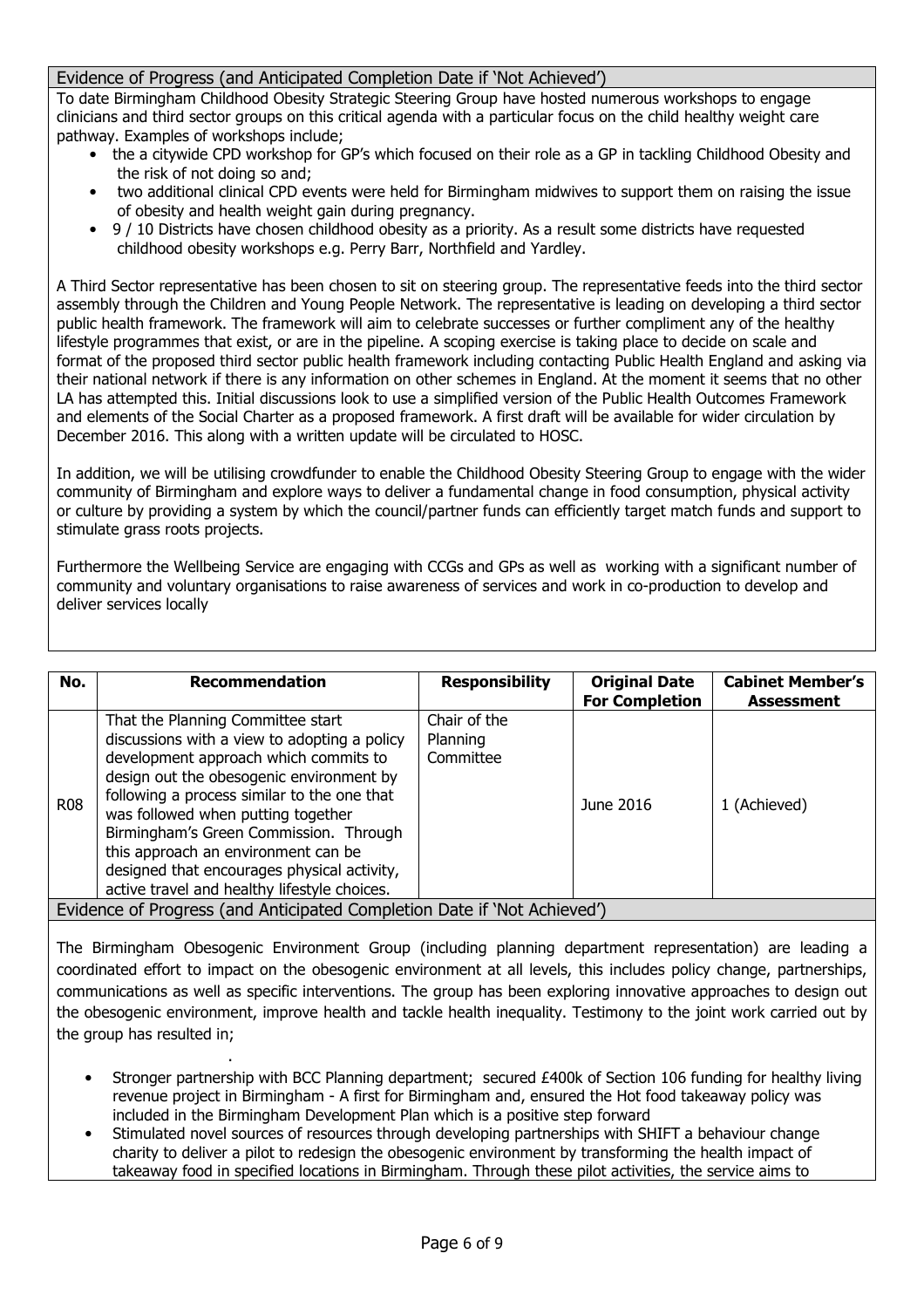gradually increase the availability of healthy, affordable takeaway food in low-income areas and help improve the diets and health outcomes of local people

- National interest in the Developer Toolkit Pilot which aims to ensure that planning authorities, developers and architects are engaged at the earliest opportunity in considering health as part of the planning and development process. Implementation of the toolkit has begun in Birmingham. The developer toolkit covers 11 distinct themes including; housing quality and design, access to healthcare services and other social infrastructure, access to open space and nature etc
- BCC's street side advertising contract now includes a requirement to display nutritional information on all street side adverts. This included dialogue with BCC legal team and Corporate Strategy Team, Cabinet members and the Deputy Leader as well at Department of Health and Public Health England. This is a first for any Local Authority in England
- The Steering group has signed the Urban Food Policy Pact on behalf of Birmingham City Council (BCC). Prof Tim Lang (Professor of Food Policy, City University, London) says 'the pact signals the return of the City Region as a powerful voice in modern food policy'.
- Public Health and the Smart City Alliance are working together to deliver the second Smart City Alliance Workshop which will involve businesses taking part and potentially considering 'Crowd Funder' as a model to identify obesity/food related projects that the public are interested in and opportunities for co-funding. This is seen as an exciting opportunity to work with business to create a healthier environment in Birmingham.
- We have also seen some positive results working with large local organisations about Healthier, More Sustainable Procurement and meeting Government Buying Standards for Food and Catering. This includes both nutrition and sustainability standards and applies to all food served/sold to the public. Conversations are underway around how BCC can adopt these standards and been seen as an exemplar of best practice.

In addition, there is work underway with the West Midlands Combined Authority On the Move 2016-30 Physical Activity Strategy. The draft strategy is the start of a region-wide change in emphasis to significantly increase physical activity in the 3 LEPs using the excellence that already exists but creating a clearer focus on scale and effectiveness and with a sense of urgency and importance not seen before in any region of the UK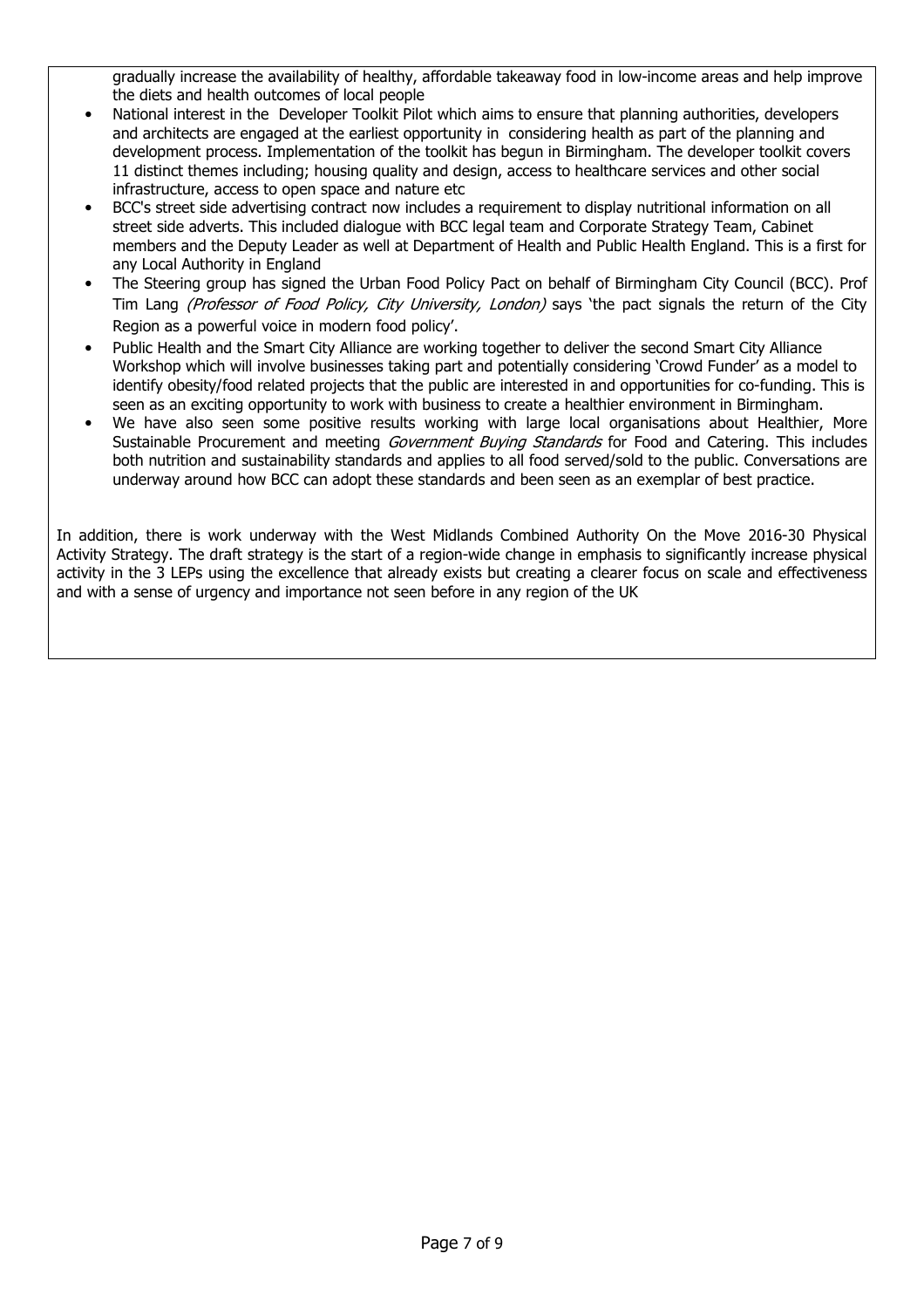## **Appendix : Concluded Recommendations**

## These recommendations have been tracked previously and concluded. They are presented here for information only.

| No.        | <b>Recommendation</b>                                                                                                                                                                                                                                                                                                                                                                                                                                                                                                                                                                                                                                                                                                                                                                                                                                                     | <b>Responsibility</b>                                                                                                                   | <b>Date</b><br><b>Concluded by</b><br><b>Overview and</b><br><b>Scrutiny</b><br><b>Committee</b> | <b>Tracking</b><br><b>Assessment</b> |
|------------|---------------------------------------------------------------------------------------------------------------------------------------------------------------------------------------------------------------------------------------------------------------------------------------------------------------------------------------------------------------------------------------------------------------------------------------------------------------------------------------------------------------------------------------------------------------------------------------------------------------------------------------------------------------------------------------------------------------------------------------------------------------------------------------------------------------------------------------------------------------------------|-----------------------------------------------------------------------------------------------------------------------------------------|--------------------------------------------------------------------------------------------------|--------------------------------------|
| <b>R01</b> | That letters be sent to:<br>(a) the Secretary of State for Health to lobby for<br>a stronger UK wide response towards<br>childhood obesity with particular reference to<br>addressing the food industry and producers,<br>the role of education and schools and in<br>relation to strengthening planning policy with<br>a view to giving stronger planning powers to<br>local Councils to enable them to deal more<br>effectively with the proliferation of hot food<br>takeaways;<br>(b) the Secretary of State for Communities and<br>Local Government to lobby for a change in<br>policy guidance which would allow planning<br>applications for inappropriate schemes to be<br>refused on health grounds; and<br>(c) Birmingham MPs to ask them to campaign in<br>the House of Commons and lobby the<br>Secretary of State for Health in relation to<br>these issues. | <b>Cabinet Member for</b><br>Health and<br>Wellbeing<br>Chair of Health and<br>Social Care<br>Overview and<br><b>Scrutiny Committee</b> | November 2014                                                                                    | $\overline{2}$                       |
| <b>R03</b> | That the Chair of the Education and Vulnerable<br>Children Overview and Scrutiny Committee meets<br>with the Chair of the Birmingham Governors Network<br>to ensure that governors:<br>(a) are systematically engaged and well informed<br>in relation to the resourcing and funding<br>decisions needed to support initiatives to<br>tackle childhood obesity; and<br>(b) are aware that they have the power to object<br>to planning applications especially in relation<br>to proposed hot food takeaways near schools<br>and of the appropriate planning grounds they<br>should consider whilst recognising that an<br>objection in itself does not necessarily lead to<br>refusal; and<br>understand their responsibility as school<br>(c)<br>governors around meeting the school food<br>guidelines.                                                                | Chair of Education<br>and Vulnerable<br>Children Overview<br>and Scrutiny<br>Committee                                                  | November 2014                                                                                    | $\overline{2}$                       |